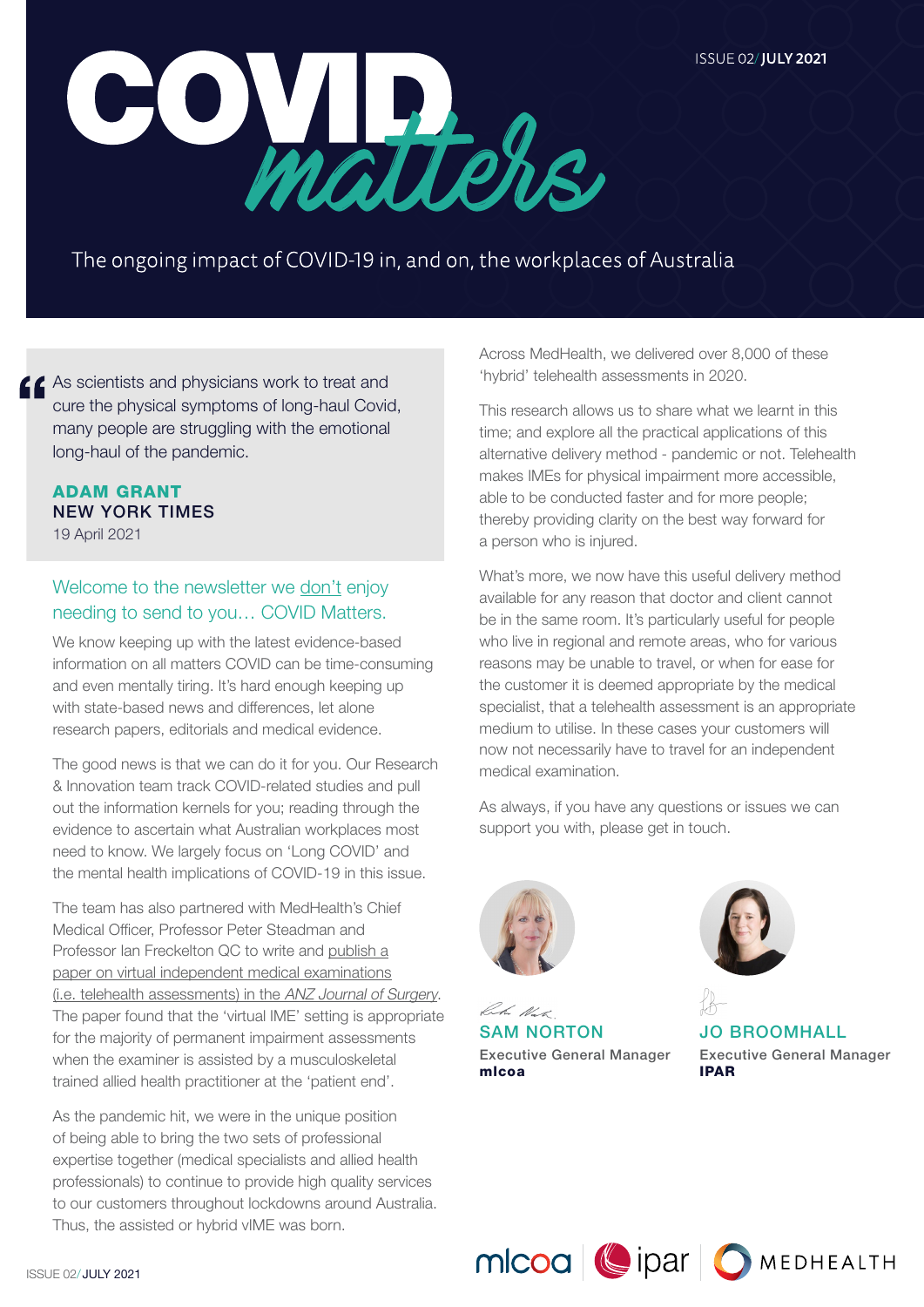**COVID** matters

# Returning to the Office: Four F's to Facilitate Re-Entry Online discussion: Centre for Transformative Work Design

#### BY ARC Laureate Professor Sharon Parker

## Discussion in a nutshell

This discussion presents the notion that returning to the workplace after the COVID-19 pandemic requires new considerations with a mental health focus. As the title suggests, the four F's to consider are presented in written and video format:

#### 1. Fears and other feelings

Feelings of returning to the office may likely include worry, anxiety, fear and even anger if they feel that their health status is being compromised. Loss may even be experienced by some workers, as they spend time away from people, pets and other comforts and freedoms that they have had available while working from home. Some may dread a backlog of tasks that may have built up and now need addressing.

#### 2. Fantasies and reverse culture shock

This is in contrast to the negative feelings described above, and similar to the feelings commonly experienced by repatriated employees (expats) on their return to home land. Some employees may feel excited at the prospect of returning to the workplace and 'getting back to normal'. The glamorised beliefs of how great it will be again and then recognising that expectations may have been unrealistic or that things may have changed, may lead to 'reverse culture shock' and range of associated negative feelings.

#### 3. Flexibility and preserving what we've learnt

It is important to use what we have all learned through the COVID-19 pandemic. Things could change rapidly again, and so flexibility should continue to be encouraged. Additionally, flexibility has benefits.

Beneficial effects of flexibility found in research include job satisfaction, role stress, and job performance, and working from home can improve workers' ability to concentrate and reduce their need for recovery. Whilst working in the office provides improved collaborations, portions of continuing to work from home should be considered where possible

#### 4.Fun

Feelings of trepidation relating to returning to the workplace can be eased by arranging some enjoyable activities to bring people together when they return.

In summary the author notes that whenever change occurs, we experience emotional reactions to that change, and this is entirely normal. The advantage lies in how we recognise, try to understand and respond to these emotions by supporting employees as they return to the workplace and help them adjust back to the new situation.

# Implications in workplaces

With multiple lockdowns of differing lengths in different states, many employees are experiencing a return to the workplace – or have another return to the workplace ahead of them.

Employers and employees need to be aware that a variety of emotions are likely to be experienced when returning to the workplace, and as much adjustment as moving to working from home should be made to reintegrate employees back into the workplace. Employers should focus efforts on supporting people back into the workplace, including acknowledgment, empathy and acceptance to legitimate employees' emotional responses. Employers will find value in workplace relationships and productivity if they spend time finding solutions with employees.

MICOO | | ipar | O MEDHEALTH

[READ MORE](https://www.mlcoa.com.au/2021/07/23/returning-to-the-office-four-fs-to-facilitate-re-entry/)

Date published: May 2020

The author is the Director of the Centre for Transformative Work Design, she leads a team concerned with improving the quality of work. She is an Australian Research Council Laureate Fellow; a Chief Investigator in the Centre of Excellence in Population Ageing, and a 2019 Highly Cited Researcher.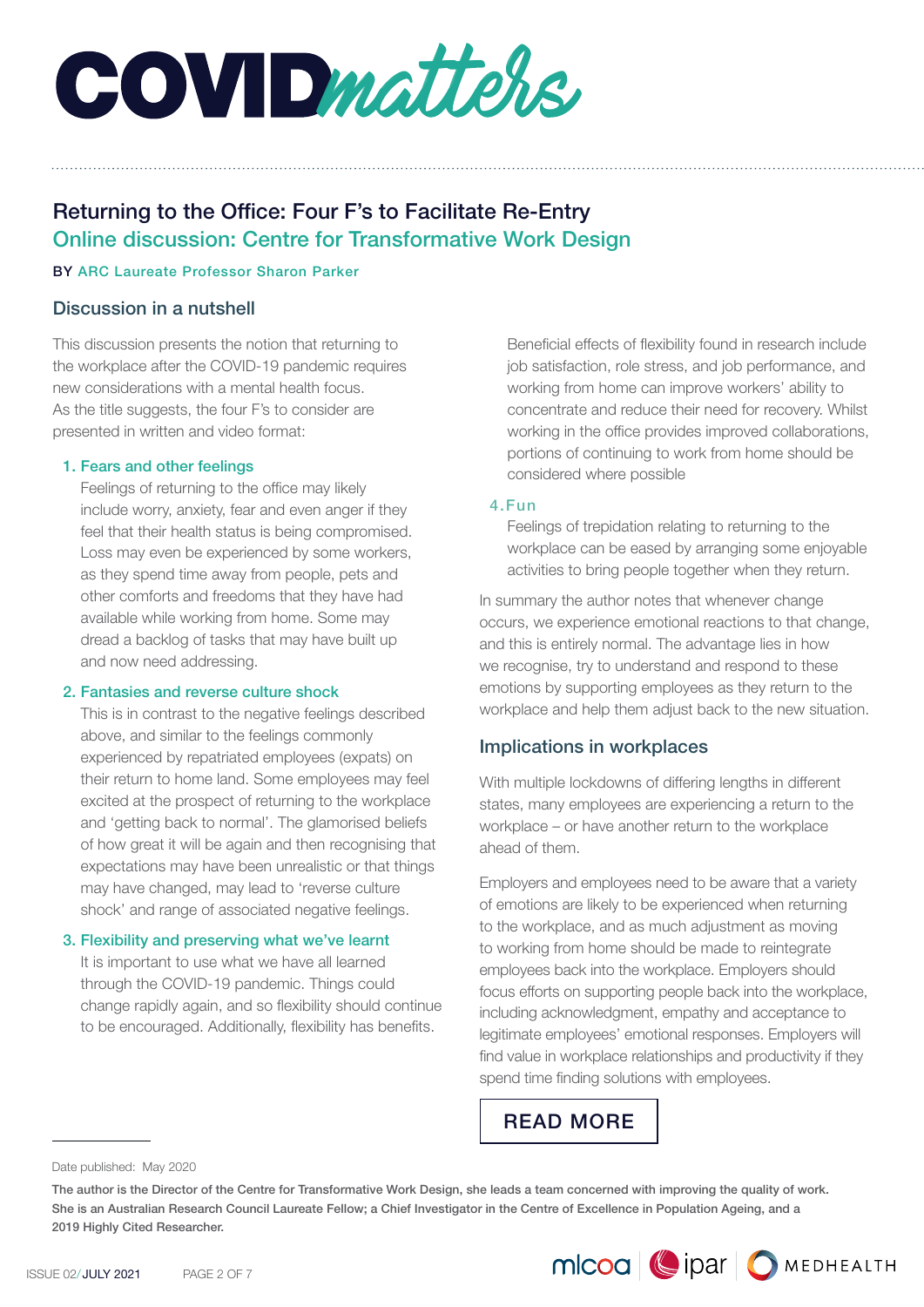

# Mental health of people in Australia in the first month of COVID-19 restrictions: a national survey

BY Jane RW Fisher, Thach D Tran, Karin Hammarberg, Jayagowri Sastry, Hau Nguyen, Heather Rowe, Sally Popplestone, Ruby Stocker, Claire Stubber & Maggie Kirkman

Medical Journal of Australia

# The findings in a nutshell

This article presents the rationale and findings from a national mental health survey conducted in Australia at the beginning of the COVID-19 pandemic. The study is a response to an international expert opinion position paper (Lancet) on multidisciplinary approaches by Holmes and colleagues (2020) that recommended studies gather high quality population level data on the mental health impact of the pandemic. The aim of the study was to assess the mental health of people in Australia during the first month of COVID-19-related restrictions.

# Mental health symptoms were widespread, including

clinically significant symptoms of depression were reported by

27.6% 3,791 respondents

26.5%

3,440 respondents

mild symptoms of depression by

clinically significant symptoms of generalised anxiety by

mild symptoms of anxiety by

21.0% 3,661 respondents

 $24.5\%$ 2,774 respondents

Mental health symptoms were widespread, including clinically significant symptoms of depression were reported by 3,791 respondents (27.6%) and mild symptoms by 3,440 (26.5%), clinically significant symptoms of generalised anxiety by 3,661 respondents (21.0%) and mild symptoms by 2,774 (24.5%). A total of 1,075 people (8.9%) reported having thoughts of being better off dead or self-harm on several days and 617 (5.7%) that they had such thoughts more frequently; 5,277 (35.5%) reported increased irritability on several days, and 3,058 (23.7%) more frequently. On the other hand, high optimism was reported by 4,075 respondents (28.3%).

Associations between COVID-19 experiences and mental health symptoms were explored.

The authors highlight the need to address these mental health consequences for occupational and social functioning for national recovery.

#### Implications in workplaces

Psychologically informed and tailored mental health strategies are needed to improve the mental health impacts from the COVID-19 pandemic. Impacts vary and range from direct COVID-19 experiences (diagnosis, testing, job loss) to those that were impacted by the worry of infection and associated consequences and the restrictive public health measures. Employers should be aware of the potential mental health impacts from the COVID-19 pandemic on the Australian workforce population and provide support and referrals to assistance to aid in the national recovery to a motivated and healthy workforce.

[READ MORE](https://www.mlcoa.com.au/2021/07/23/mental-health-of-people-in-australia-in-the-first-month-of-covid-19-restrictions-a-national-survey/)

Date published: November 2020

The authors are from Monash University, Melbourne, VIC. Jane Fisher, Professor of Global Health, is Director of Global and Women's Health, School of Public Health and Preventive Medicine. This investigation was supported by an untied philanthropic donation from John McBain and Penny Foster.

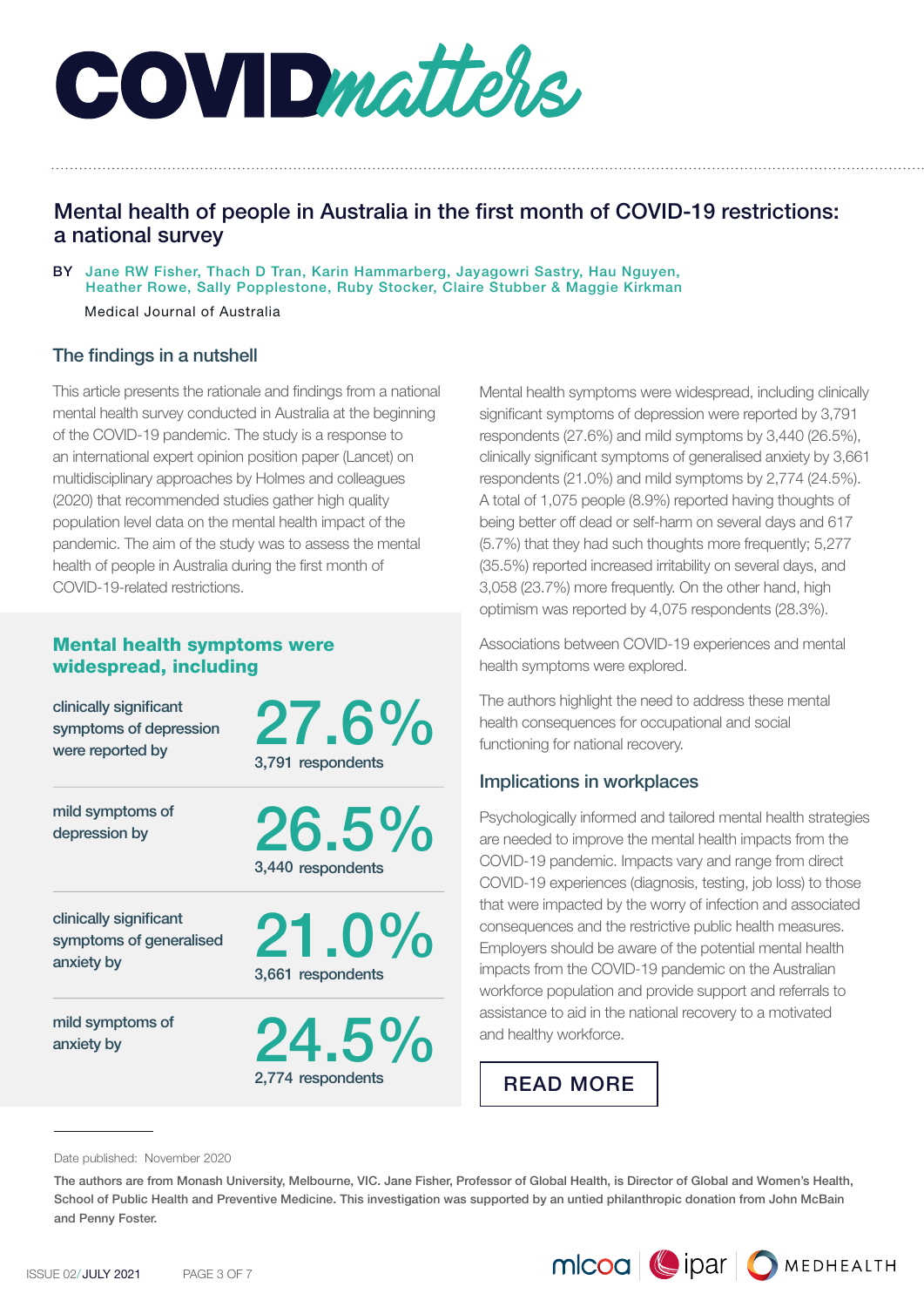

# Mental health and COVID-19: are we really all in this together?

#### BY Patrick McGorry

Medical Journal of Australia 213(10)

## In a nutshell

This editorial is written by Professor Patrick McGorry, a Psychiatrist who is best known as the recipient of the Australian of the Year in 2010 for his work in youth mental health. He is a founder of HeadSpace, and Executive Director of Orygen – a world leading research and advocacy organisation for the identification, early treatment and prevention of youth mental health.

This is a sombre piece, describing how the pandemic caused by COVID-19 will have mental health impacts on society which are significantly more severe and long-lasting than other historical traumatic events which are focal and time-limited. His view is that the mental health impacts related to COVID-19 "have been severe, and worse may be coming." The challenge with COVID-19 is that there is "no end in sight, producing chronic stress, disruption, and multiple losses."

In the nine months from February to October 2020, 886 Australians died of COVID-19, yet over 2,000 Australians died of suicide. His strong view is that the majority did not access appropriate mental health care.

His title "are we really in this together" refers to the likely increased impact and particular risk to specific groups in our community, namely those who are already marginalised and disadvantaged. He also refers specifically to the higher risk in younger people who are likely to incur the negative impacts on their mental health and a struggling economy for many years to come. He acknowledges Federal Government interventions but predicts that Australia is extremely ill-prepared for the mental health impacts and levels of support for mental health interventions that are necessary. He is complimentary of providers trialling new modes for the delivery of mental health treatment, such as tele and digital health but expresses concern over the ability for the current health system to cope with the complex, ongoing and increasing mental health demands due to the pandemic and its ongoing repercussions.



He advocates the need for a new approach and presents the urgency to provide mental health support to 'all' Australians, moving away from inpatient, hospital care and towards integrated care hub within communities. He refers to the new level of mental health demands as an opportunity to dramatically reform and strengthen the struggling current mental health care system so that it can be accessed by local communities and that no one is treated like 'second class citizens'.

# Implications in workplaces

Working with partners to innovate services delivery and amplify efforts, employers have an opportunity to provide more efficient and flexible access to mental health services, with a particular emphasis for those who need it most. Consider tailoring services particularly vulnerable cohorts across your workforce.

MICOO | | DIPAT | O MEDHEALTH

[READ MORE](https://www.mlcoa.com.au/2021/07/23/mental-health-and-covid-19-are-we-really-all-in-this-together/)

Date published: November 2020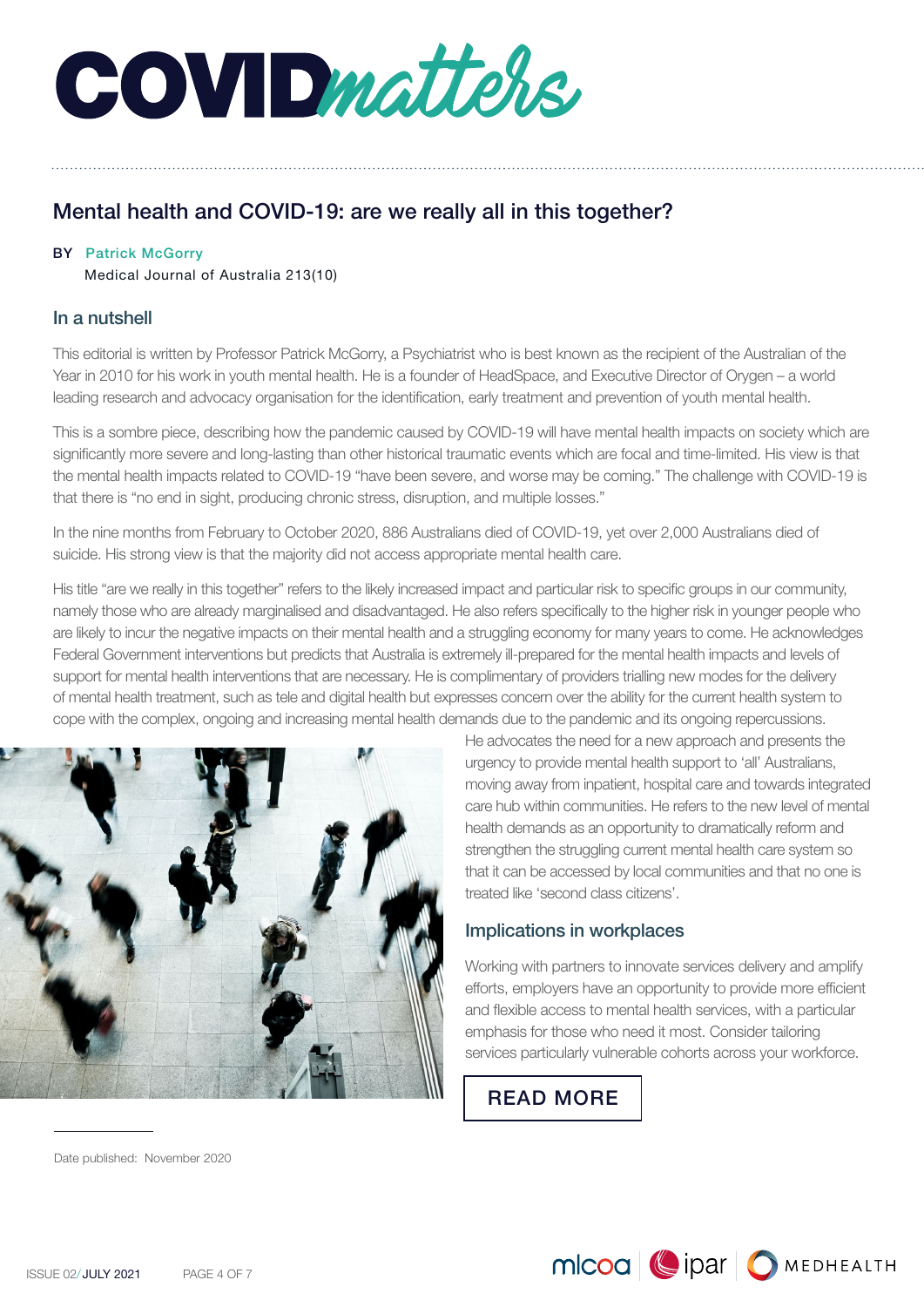COVIDmatters,

# High rate of persistent symptoms up to 4 months after community and hospital-managed SARS-CoV2 infection

BY David R Darley, Gregory J Dore, Lucette Cysique et al The Medical Journal of Australia, December 2020

# The findings in a nutshell

This paper describes a study conducted by researchers from St Vincent's Hospital Sydney and the University of New South Wales. It covers a group of 78 patients who all tested positive for COVID-19 at a St Vincent's Hospital testing clinic. The intention of the study is to follow this group of patients over 12 months to better understand long-term disease impacts and whether there is an association with the initial severity of the disease.

The paper, which is the first update at four-months post-COVID-19 infection, concludes that there are significant gaps in our knowledge about the longer-term impacts of the virus. Studies like this, where a cohort is followed and observed at various intervals will increase our knowledge and understanding of expected recovery and longer-term health impacts.

The assessments will be repeated at milestones, ending at 12-months post infection. We will continue to track this local study with interest.



The paper concludes that there are significant gaps in our knowledge about the longer-term impacts of the virus

# Implications for Australian workplaces

If employees have tested positive for COVID-19, it is important for employers to understand that their expected recovery trajectory is not known. As a result, they may require support several months, or even a year, after they appear to have recovered to attend medical appointments, or to rest and recover. Through studies such as this we hope to build our understanding of COVID-19 which will enable us to be able to predict long-term health and functional impacts on work and plan accordingly.

# [READ MORE](https://www.mlcoa.com.au/2021/07/23/high-rate-of-persistent-symptoms-after-sars-cov2-infection/)

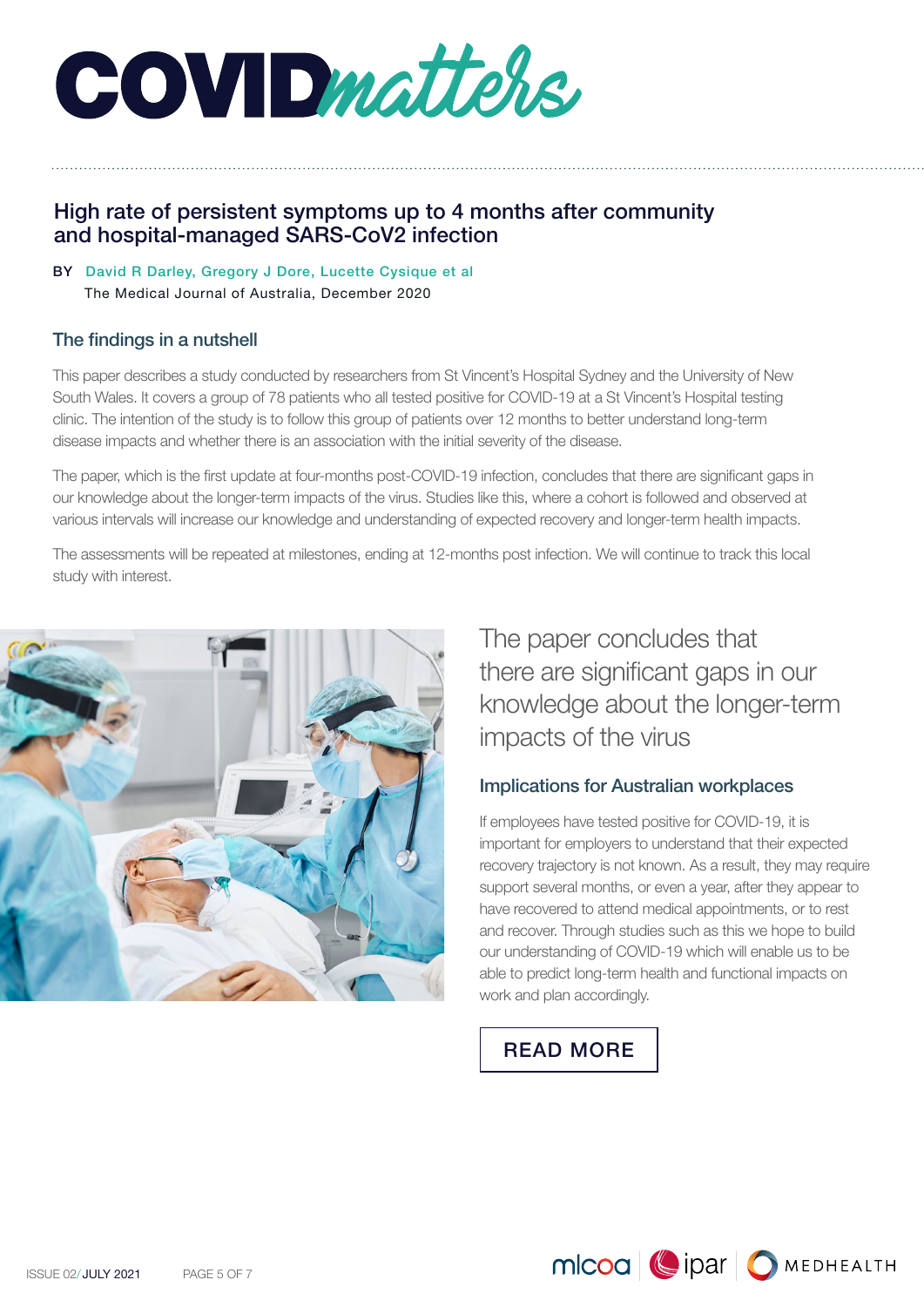

# An integrated multidisciplinary model of COVID-19 recovery care

BY Helen O'Brien, Michael J. Tracey, Ciara Ottewill, Michael E. O'Brien, Ross K. Morgan, Richard W. Costello, Cedric Gunaratnam, Daniel Ryan, Noel G. McElvaney, Samuel J. McConkey, Cora McNally, Gerard F. Curley, Siobhan MacHale, Diane Gillan, Niall Pender, Helen Barry, Eoghan de Barra, Fiona M. Kiernan, Imran Sulaiman & Killian Hurley

Irish Journal of Medical Science

# Findings in a nutshell

This article demonstrates the implementation of an integrated multidisciplinary assessment and treatment system that was established to provide a COVID-19 recovery service in Ireland. Evidence suggests that long-term and persistent impairments such as respiratory and functional limitations are likely health characteristics of COVID-19 survivors. In addition, intensive care unit (ICU) admission is associated with long term physical and psychological dysfunction, with particularly high rates of mental health complications. The model was developed to cater for the surge of COVID-19 presentations while delivering high quality care, reducing duplication of services and reducing wait times for patients after COVID-19 diagnosis.

To achieve this, a hybrid model, consisting of virtual and in-person clinics was supported by a multidisciplinary team of respiratory, intensive care medicine, infectious diseases, psychiatry and psychology services. In congruence with British Thoracic Society Guidelines on post COVID-19 care, the aim of the service was to create a safe, effective and multidisciplinary approach for patient follow-up after diagnosis of COVID-19. By offering virtual assessments, the model optimised the usage of outpatient services, reduced use of emergency services and minimised the impact on hospital outpatient departments.

The study includes 174 patients that were discharged from Beaumont Hospital between 15 March 2020 and 30 June 2020 after treatment for COVID-19. All patients had follow-up from a virtual clinic that included medical tests and assessment of symptoms, mental health status and quality of life. The aim of the virtual clinic was to determine a patient's residual symptoms after COVID-19.

Patients were then reviewed by health professionals in a multidisciplinary meeting (MDM). Patients that had been admitted to ICU or received non-invasive ventilation (NIV) were referred to in an in-person clinic (12 weeks post-discharge) with those with greater needs also being referred to a COVID Survivorship Clinic for 12 months. Those patients that did not receive ICU or NIV treatment were referred directly to the virtual follow-up pathway and discharged into integrated community care consisting of GP, psychology and physiotherapy services.

At the time of publication, 50 patients had been reviewed at the MDM; 26 discharged into integrated community care and 24 requiring follow-up in person at the COVID recovery clinic. While it is too early to draw conclusions on the benefits of this timely and comprehensive approach, research supports the improved outcomes of inter-disciplinary teams and the association with longitudinal improvements from ICU patients post-discharge.

# Implications in workplaces

Health professionals should consider multidisciplinary and novel methods to ensure health systems can provide timely, tailored and comprehensive post-COVID care. Employers can provide recovery support by understanding that COVID-19 residual symptoms; physiological and psychological can impair patients post-discharge and often for the longer term. Flexibility in workplaces can encourage recovery of a productive and sustainable workforce.

MICOO Cipar OMEDHEALTH

# [READ MORE](https://www.mlcoa.com.au/2021/07/23/an-integrated-multidisciplinary-model-of-covid-19-recovery-care/)

Date published: August 2020

The authors are multidisciplinary and are from the Department of Respiratory Medicine, Beaumont Hospital, Ireland; Department of Infectious Disease, Beaumont Hospital, Ireland; Department of Medicine, Royal College of Surgeons in Ireland; Department of International Health and Tropical Medicine, Royal College of Surgeons in Ireland; Department of Anaesthesia and Critical Care, Beaumont Hospital, Ireland; Department of Liaison, Beaumont Hospital, Ireland; Department of Psychiatry, Royal College of Surgeons in Ireland; and Department of Psychology, Beaumont Hospital, Ireland.